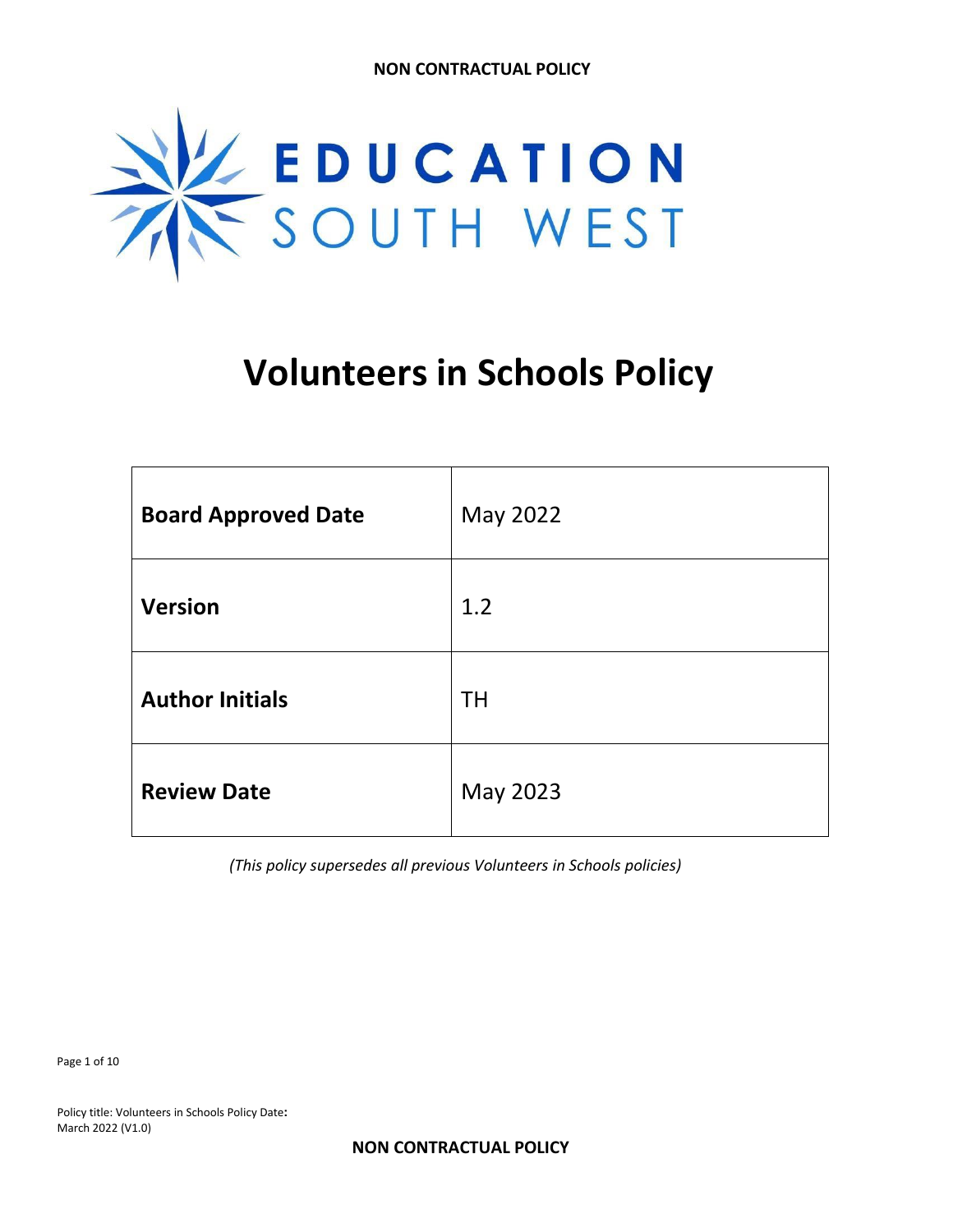#### **Amendments**

| <b>Policy Date</b> | <b>New</b><br><b>Version</b><br><b>Number</b> | <b>Summary of change</b>                                                                                                                                                       | <b>Comments</b> |
|--------------------|-----------------------------------------------|--------------------------------------------------------------------------------------------------------------------------------------------------------------------------------|-----------------|
| 4.3.21             | V1.2                                          | <b>Added Volunteer Application Form</b><br>Clarified need for senior leader to<br>identify proposed volunteer's motivation<br>for volunteering<br>Clarified volunteers driving |                 |
|                    |                                               |                                                                                                                                                                                |                 |
|                    |                                               |                                                                                                                                                                                |                 |

#### **Union Consultation**

| <b>Date</b> | <b>Action (meeting, email</b><br>etc) | <b>Comments</b> | <b>Attendance</b> |
|-------------|---------------------------------------|-----------------|-------------------|
|             |                                       |                 |                   |
|             |                                       |                 |                   |
|             |                                       |                 |                   |
|             |                                       |                 |                   |
|             |                                       |                 |                   |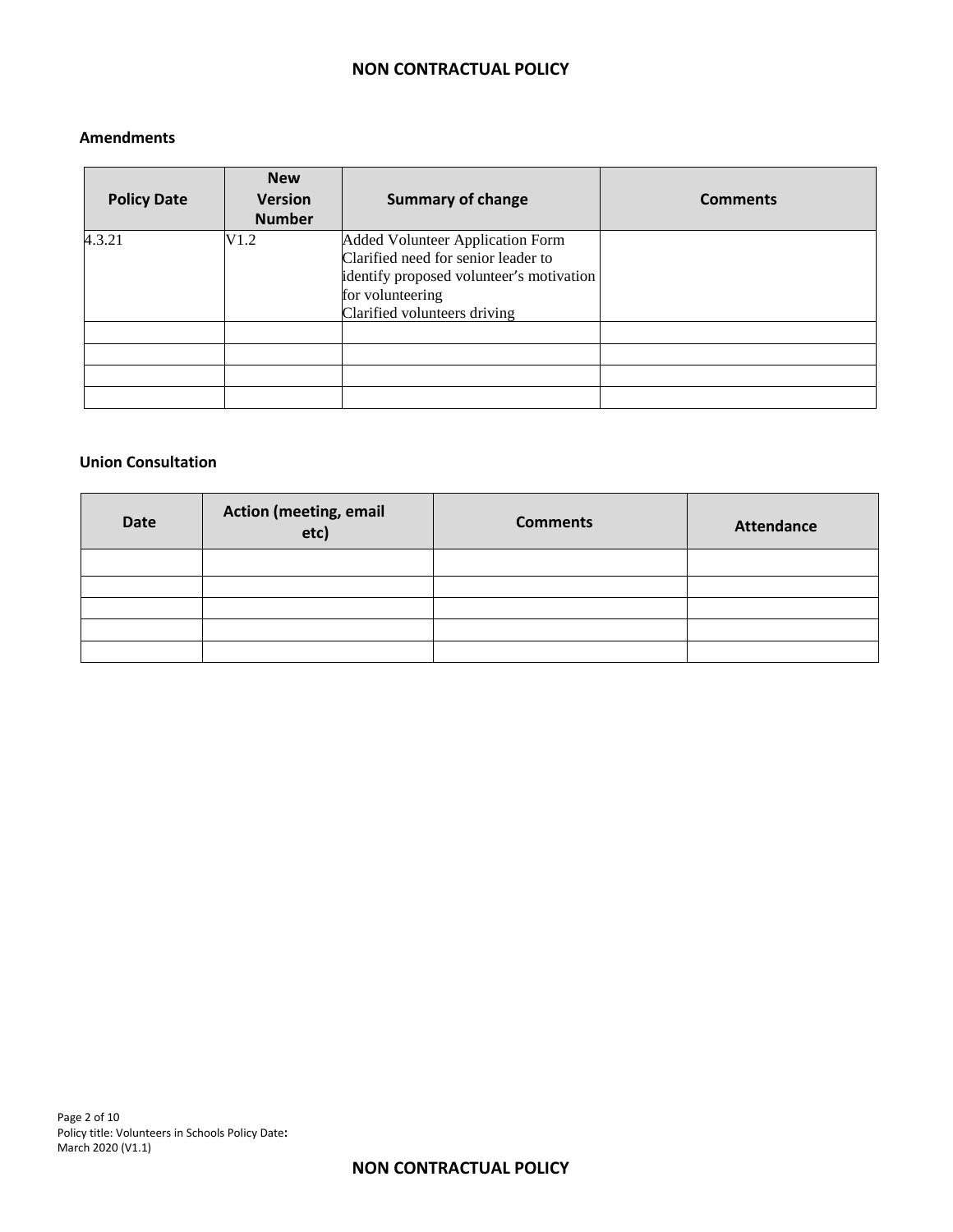## **CONTENTS**

|                   |                                                       | Page           |  |
|-------------------|-------------------------------------------------------|----------------|--|
| 1.                | Introduction                                          | 4              |  |
| 2.                | Deployment of Volunteers                              | 4              |  |
|                   | duties<br>$\bullet$                                   | 4              |  |
|                   | supervision                                           | 4              |  |
| 3.                | Recruitment                                           | 4              |  |
| 4.                | Child Protection and Safeguarding                     | 5              |  |
| 5.                | <b>School Protocols</b>                               | 5              |  |
| 6.                | Insurance                                             | 6              |  |
| 7.                | Out of Pocket Expenses                                | 6              |  |
| 8.                | Review of Policy                                      | $\overline{7}$ |  |
| <b>Appendix 1</b> |                                                       | 8              |  |
|                   | <b>Examples of Acceptable Behaviour Examples</b>      |                |  |
|                   | of Unacceptable Behaviour                             |                |  |
|                   | <b>Standards Expected of Employees</b>                |                |  |
| <b>Appendix 2</b> |                                                       | 10             |  |
|                   | Relationships with pupils outside of work declaration |                |  |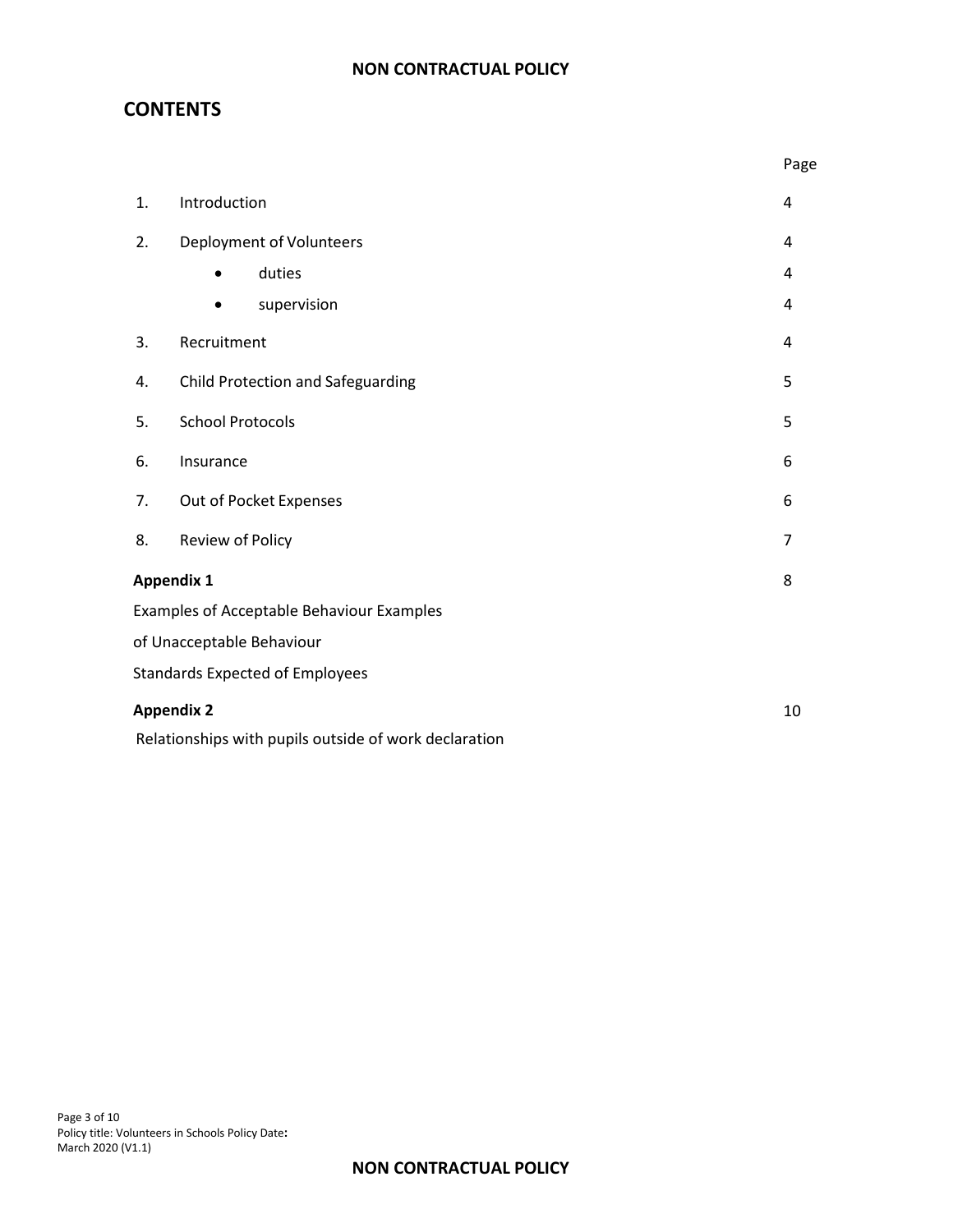#### **1.0 Introduction**

- **1.1** Volunteers are private individuals who undertake 'regulated activity' (as defined in Keeping Children Safe in Education) in the school. Broadly, 'Regulated Activity' is defined as having contact once a week or more often, or on four or more days in a 30 day period or overnight, including relevant personal care, health care and advice or guidance relating to childrens' physical, emotional or educational well-being.
- **1.2** The value of well-deployed volunteers in school is widely recognised within Education South West. Volunteers are awelcome resource for helping to raise achievement, complementing the work of teachers and support staff. There is no doubt that an individual school will benefit greatly from developing well-planned, active parental and community links through participation by adults in the activities of the school on a voluntary basis.

Volunteers can be a welcome resource for helping to raise children's achievement and enrich pupils' learning experience, complementing the work of teachers and support staff. Schools can benefit greatly from developing well-planned, active parental and community links through participation by adults in the activities of the school on a voluntary basis.

**1.3** The deployment of any volunteer, whether for one day or for a number of sessions over a longer period, must be managed with care; in particular taking account of the needs of the students and the staff to whom they are assigned.

#### **2.0 Deployment of Volunteers**

#### **2.1 Volunteers should not be asked to carry out dutieswhich**:

- fall normally within a teacher's responsibility to take on some of the functions and responsibilities of a parent under *locoparentis*;
- fall normally within the job description of a teacher or member of support staff, i.e. they must not be asked to cover the absence of staff fromschool;
- would normally be performed by a contractor engaged by the Trust; it should be noted that the teacher remains responsible for the organisation of the class and methods ofwork.

#### **2.2 Supervision of Volunteers**

During a visit to the School each volunteer should be designated to a specific member of staff to whom he or she will be directly responsible. Whilst there should be no significant addition to the workload of the staff member taking responsibility for the volunteer, it would be expected that time is taken to ensure the volunteer is adequately inducted into the role and that there is mutual agreement and understanding. It is however essential that the volunteer is clear which member of staff has this responsibility.

#### **3.0 Recruiting Volunteers**

**3.1** Recruiting and vetting potential volunteers will mirror that used for paid employees.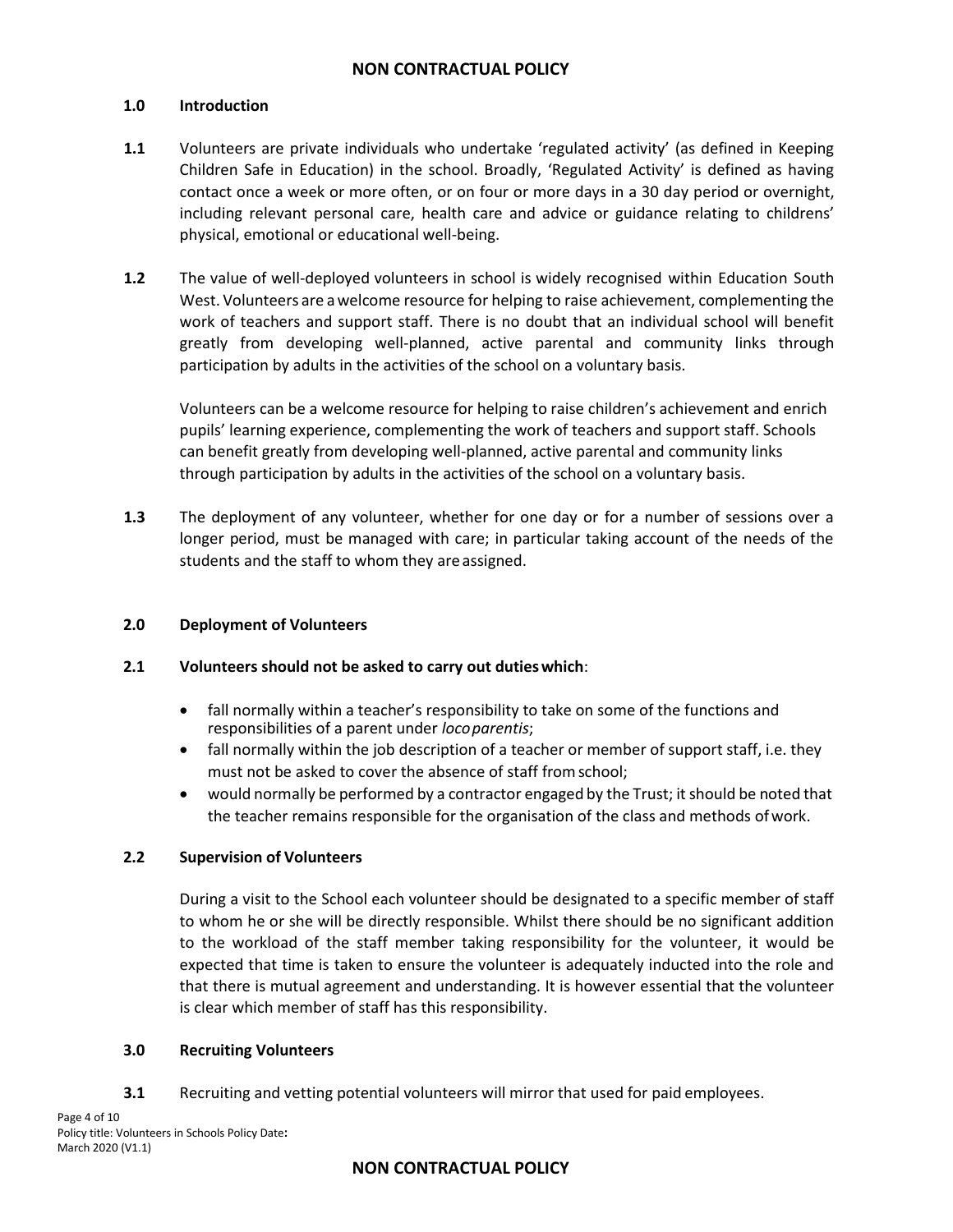- **3.2** Volunteers should complete the standard Trust application form for the recruitment of volunteers - 'Volunteer Application Form'. The form should be used as a framework for structuring the discussion with the individual about the school's needs, their needs and potential contribution and expectations of the volunteering arrangement. For safeguarding purposes, senior leader discussions with the volunteer should aim to clarify the reason the volunteer wishes to undertake such work.
- **3.3** It is important that two satisfactory references and a clear enhanced Disclosure and Barring Service disclosure are obtained before volunteers begin to carry out activities in theschool.
- **3.4** All volunteers should be issued with an induction pack.

#### **4.0 Child Protection and Safeguarding**

- **4.1** Child protection and safeguarding procedures should be undertaken with volunteers in the same way as with employees.
- **4.2** The DBS Disclosure Policy should be followed to ensure that appropriate checks are undertaken:

*Many parents and other volunteers help regularly in the classroom and some will require a DBS disclosure. This should be determined by the frequency and nature of contact with children i.e. if being left unsupervised with children and/or if having regular contact. In addition to an Enhanced DBS disclosure, the Trust will also carry out a Barred List Check on any volunteers that will be unsupervised.*

*Volunteers who only accompany staff and children on one off outings or trips or who help at one off specific events such as sports days, school fetes etc. may not need to be DBS checked. If, however an overnight stay is involved then an enhanced DBS disclosure must be obtained.*

#### **5.0 School Protocols**

- **5.1** In fairness to all concerned, volunteers must be made aware of the rules governing behaviour at the school; the key 'dos' and 'don'ts' for children and adults. This should include procedures designed to avoid hazards or risks associated with the tasks that they are being asked to carry out and, importantly, details of first aid and emergency arrangements such as procedures to follow in case of fire.
- **5.2** As part of their induction to life at the school, volunteers should also be provided with basic information such as a plan of the campus and details of those facilities available to them e.g. staff room, toilets etc.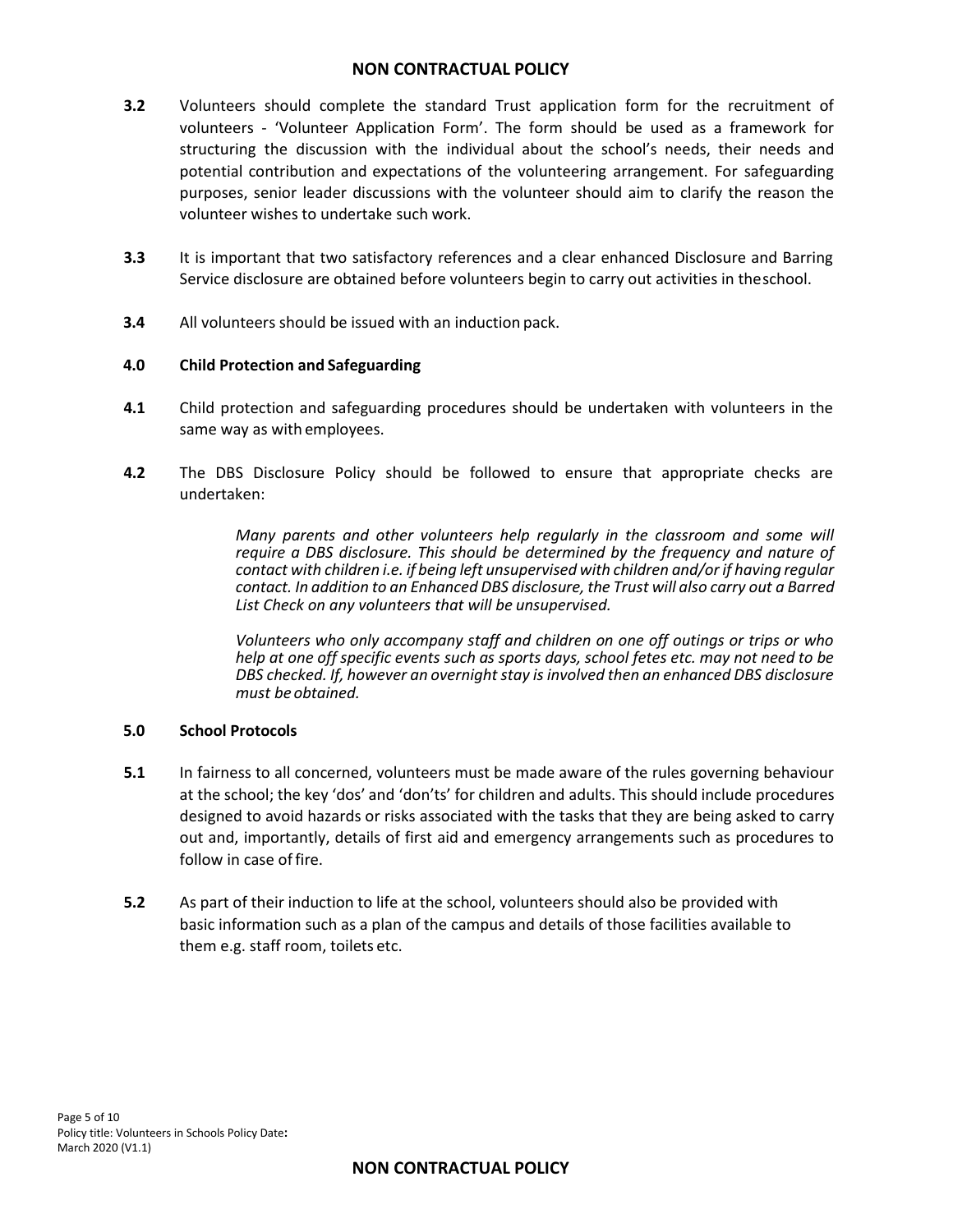- **5.3** It is essential that volunteers are made aware of the following procedures:-
	- expectations with regard to confidentiality
	- access to information related to students and/or staff
	- expected level of behaviour
	- our commitment to equality focusing on issues relating to discrimination and the use of appropriate language
	- the complaints procedure
	- the conduct procedure Appendix 1 of this policy provides information on expected standards of behaviour and conduct that is expected of all employees & volunteers.

#### **6.0 Insurance**

- **6.1** Whilst volunteering for the school volunteers are covered by the Trust for third party liability only 'the limitations of this insurance should be explained carefully to volunteers. They may wish to make their own arrangements for insuring against theft, personal injury or damage to their own property.
- **6.2** Volunteers using their own car to transport children other than their own children to school events, (sport, music etc.) must provide documentary evidence that their car insurance covers this. The date of expiry will be recorded on the Single Central Register. Evidence will not be retained in line with the Trust's Records Retention policy.
- **6.3** Volunteers (and employees) driving a school minibus will be covered under the individual school's insurance arrangements. Anyone wishing to drive 'a' Trust vehicle with a passenger seating capacity of up to 16 seats on Trust business or for Trust academy schools must first obtain a Certificate of Competence to drive such a vehicle, through Devon County Council's nominated training provider. The candidate must also have the D1 category on their driving licence. If drivers do not have the D1 category, they can only drive vehicles up to 3,500kg MAM with up to 8 passenger seats. They must also obtain the Certificate of Competence to drive this vehicle. The date of completion of the course will be stored on the school's database. These conditions apply whether the driver is an employee or a volunteer and whether they are driving a school owned minibus or a minibus that has been hired through a third party.
- **6.4** The Headteacher must ensure that the appropriate insurance is in place before deploying volunteers to drive a school minibus. All parties must be made fully aware of the regulations and drivers should be offered appropriate training and instruction before taking children on journeys in vehicles owned by the Trust.

#### **7.0 Out of Pocket Expenses**

**7.1** Out-of-pocket expenses, authorised by the relevant budget holder in advance, may be reimbursed. There should be no expectation that volunteers should incur out-of-pocket expenses.

> Volunteers are not employees. In order to make sure volunteers don't fall under the legal or tax definition of an employee, schools should ensure the following:

- only reimburse expenses after a receipt has been submitted
- do not pay unaccountable round sums to coverexpenses
- do not pay regular allowances, no matter how small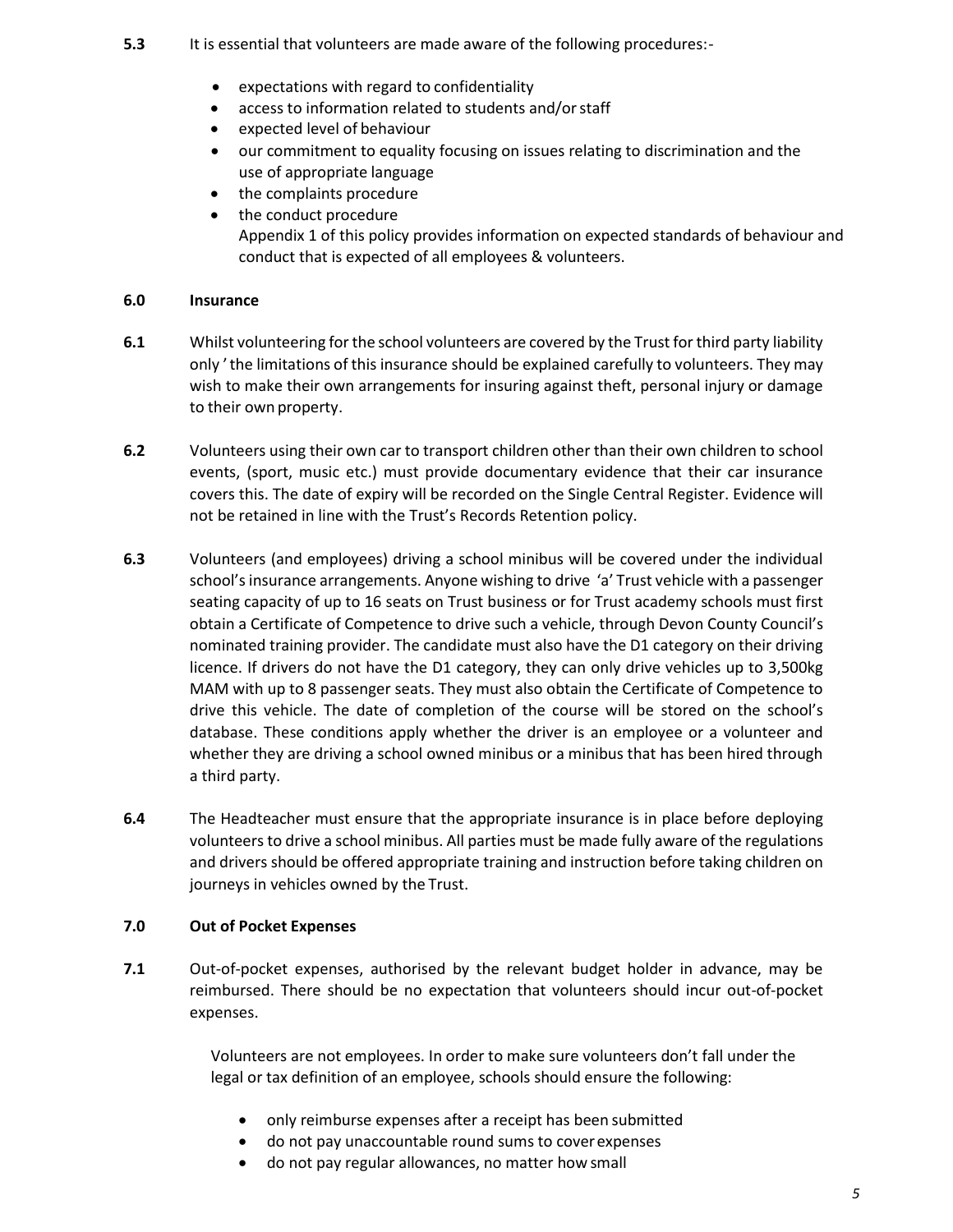**7.2** State benefits claimed by volunteers can be affected by voluntary work and volunteers should seek advice from their relevant benefit agency in they have queries in thisregard

## **8.0 Review of Policy**

**8.1** This policy is reviewed annually and amended every three years or upon change of relevant legislation. We will monitor the application and outcomes of this policy to ensure it is working effectively.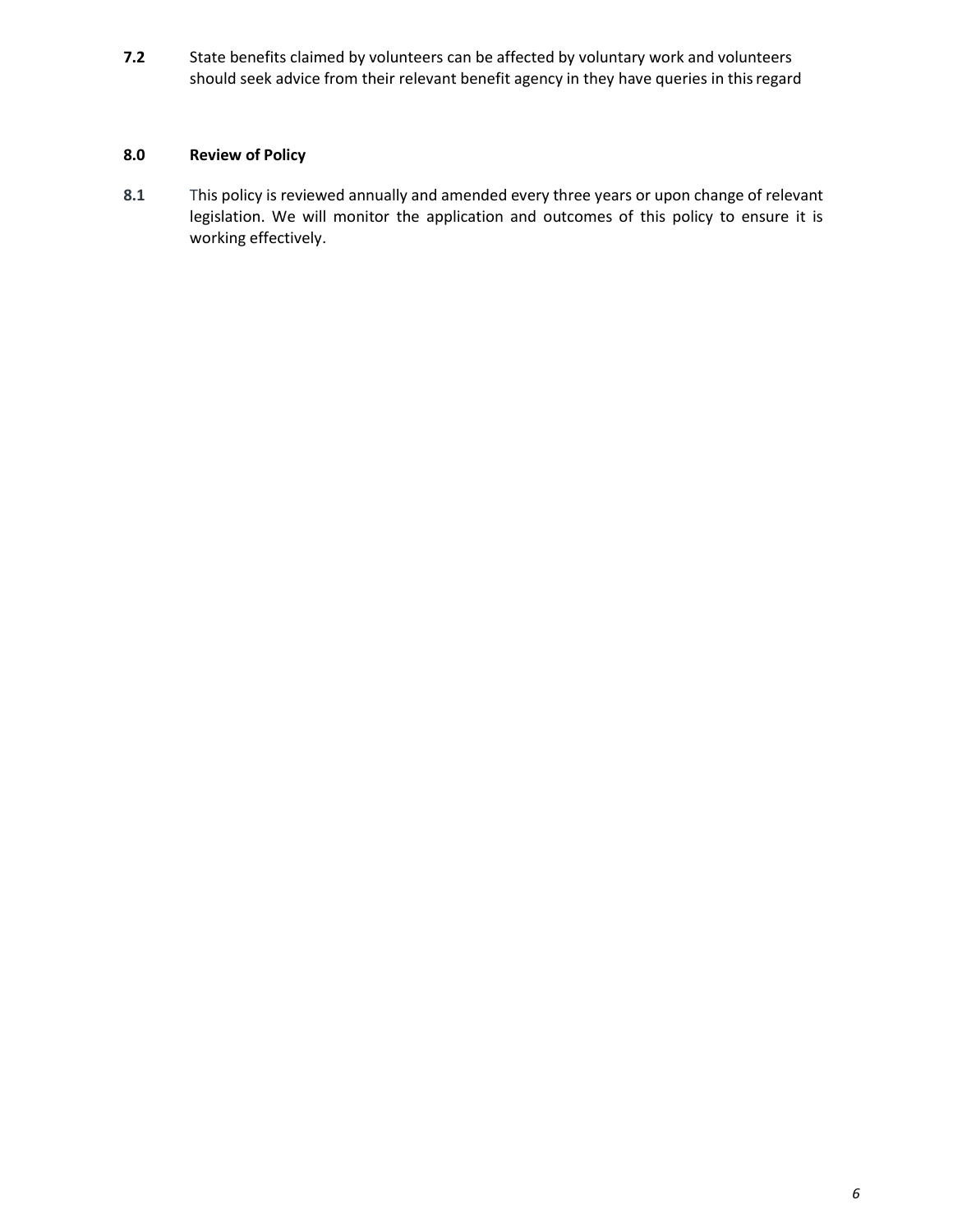## **Volunteer Application Form**



## **Please note - This is not an application for employment**

| <b>1. PERSONAL DETAILS</b>                                                                                                                                                                                                                                                                                                                                                                                                                                                    |  |                           |
|-------------------------------------------------------------------------------------------------------------------------------------------------------------------------------------------------------------------------------------------------------------------------------------------------------------------------------------------------------------------------------------------------------------------------------------------------------------------------------|--|---------------------------|
| First name/s:                                                                                                                                                                                                                                                                                                                                                                                                                                                                 |  | Last name:                |
| Address:                                                                                                                                                                                                                                                                                                                                                                                                                                                                      |  | Contact telephone number: |
|                                                                                                                                                                                                                                                                                                                                                                                                                                                                               |  | Daytime:                  |
|                                                                                                                                                                                                                                                                                                                                                                                                                                                                               |  | Evening:                  |
|                                                                                                                                                                                                                                                                                                                                                                                                                                                                               |  | Mobile:                   |
| Postcode:                                                                                                                                                                                                                                                                                                                                                                                                                                                                     |  | Email address:            |
|                                                                                                                                                                                                                                                                                                                                                                                                                                                                               |  |                           |
| 1. YOUR ROLE AS A VOLUNTEER<br>Please use this space to talk about how you would like to help at the school (eg. hearing children read) and your motivation<br>for wishing to do so. What might you like to achieve for yourself personally through volunteering? For example learning new<br>skills or developing and improving existing skills you may have.<br>Please use this space to talk about any volunteering you have done before and any relevant skills you have. |  |                           |
| <b>3. AVAILABILITY</b><br>Please provide details below of your availability                                                                                                                                                                                                                                                                                                                                                                                                   |  |                           |
| Monday                                                                                                                                                                                                                                                                                                                                                                                                                                                                        |  |                           |
| Tuesday                                                                                                                                                                                                                                                                                                                                                                                                                                                                       |  |                           |
| Wednesday                                                                                                                                                                                                                                                                                                                                                                                                                                                                     |  |                           |
| Thursday                                                                                                                                                                                                                                                                                                                                                                                                                                                                      |  |                           |
| Friday                                                                                                                                                                                                                                                                                                                                                                                                                                                                        |  |                           |
| Other: please specify                                                                                                                                                                                                                                                                                                                                                                                                                                                         |  |                           |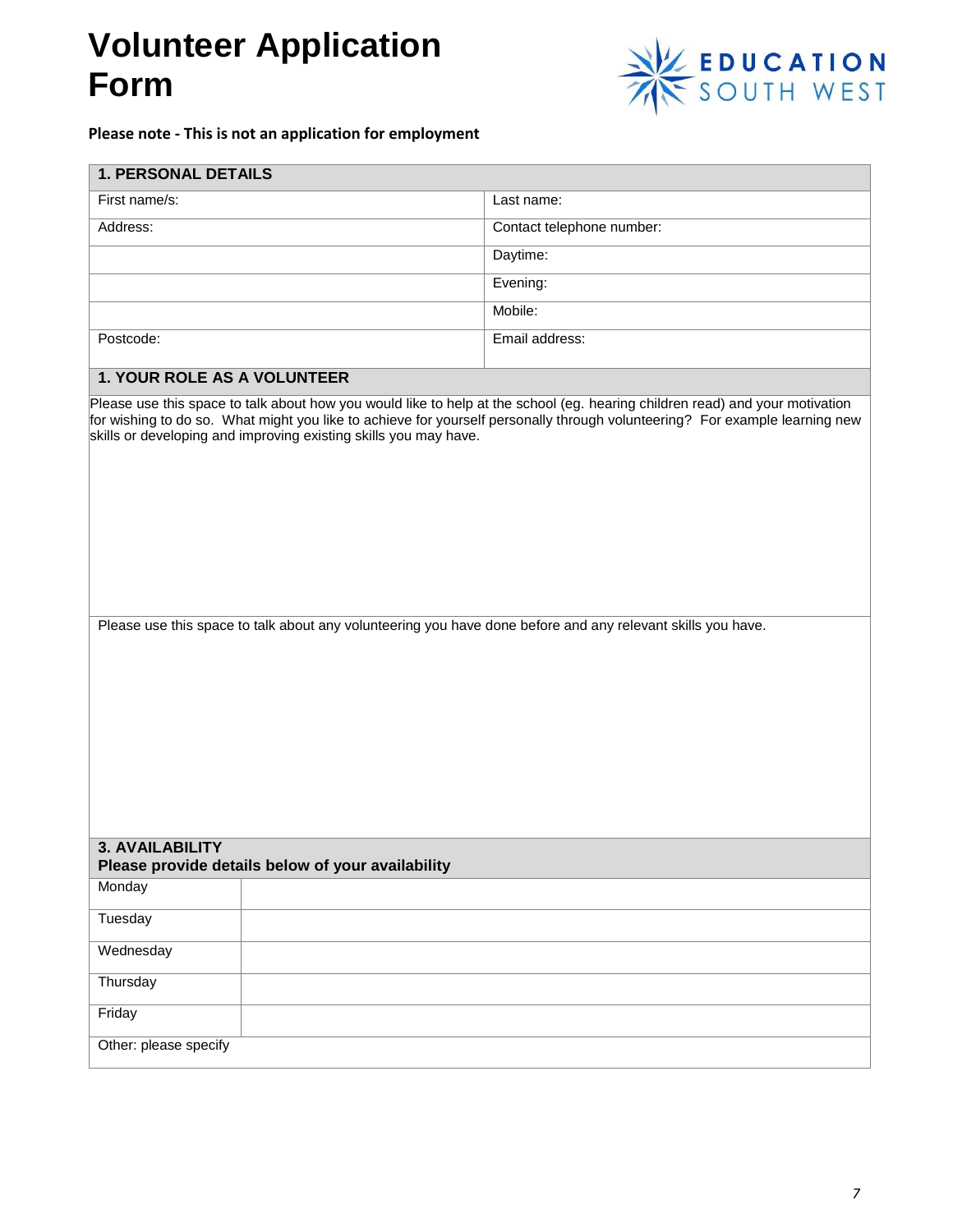#### **4. CHECKS FOR THE SAFEGUARDING OF CHILDREN**

We are committed to safeguarding and promoting the welfare of children and young people and expect all staff to share this commitment. As part of our commitment, we need to ensure that all potential employees satisfy our employment checks. Please note that where appropriate, potential volunteers will be required to undertake further checks, including references, and will be required to provide a Disclosure from the DBS.

**Rehabilitation of Offenders Act:** This post is exempt from the Rehabilitation of Offenders Act 1974 and therefore all convictions, cautions and bind-overs, including those regarded as 'spent', must be declared. Please use the space below to give details of any convictions, cautions and bind-overs, including those regarded as 'spent'. **If there are none please write 'none':**

#### **5. SUPPORT FOR VOLUNTEERS**

We welcome volunteer applications with all ranges of abilities for the skills they bring. We aim to create a positive environment that enables all volunteers to realise their full potential. So that we can consider any appropriate adjustments in the school and better support you in your role, please give details below of any disabilities, health or other relevant issues.

#### **6. REFERENCES**

Please give details of two referees, one of whom should be your most recent employer (if applicable). If you are in, or have just completed full-time education, one referee should be from your school, college or university. Referees must not be related to you, or writing solely in the capacity of a friend, and must be able to comment on your skills and abilities in relation to being a volunteer.

| Name:                                                                                                                                | Name:                         |  |
|--------------------------------------------------------------------------------------------------------------------------------------|-------------------------------|--|
| Address:                                                                                                                             | Address:                      |  |
|                                                                                                                                      |                               |  |
| Tel No.                                                                                                                              | Tel No.                       |  |
| Email:                                                                                                                               | Email:                        |  |
| Occupation/ Relationship:                                                                                                            | Occupation/ Relationship:     |  |
| How long have they known you?                                                                                                        | How long have they known you? |  |
| الربيع والمستحدث وبرارة وارتبع وبالمسائح الموارط والمارا والمتعاطي والمتعارض والمسترار ويتخاص والمستحلق والمتحارب المستحا والمعارضات |                               |  |

**I declare that the information given in this application is, to the best of my knowledge, complete and accurate and that it may be used for purposes registered by the Trust under the Data Protection Act\*.**

**Signed: Date:**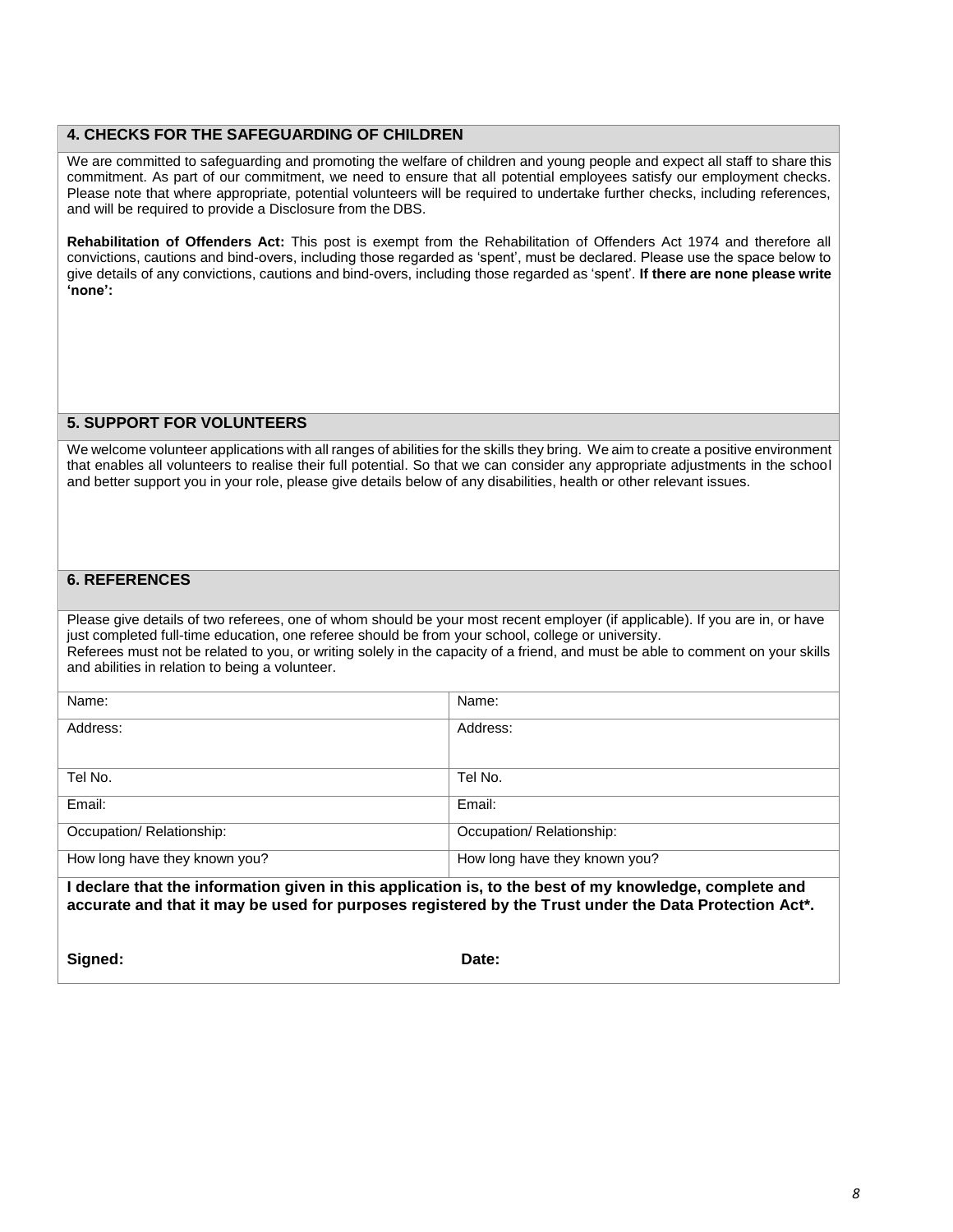## **Appendix 1**

## **Examples of Acceptable Behaviour**

People behave acceptably when they:

- Afford dignity, trust and respect for everyone and themselves
- Have awareness of the effects of their behaviour on others and onlymake reasonable and manageable demands
- Communicate honestly and openly, clearly stating what they need and expect of others
- Provide and are receptive to honest feedback based on evidence; and challenge discriminatory language and behaviour in an appropriateway

### **Examples of Unacceptable Behaviour:**

- Using aggressive language, threatening, ridiculing, ignoring people or repeatedly shouting
- Telephoning people at home unnecessarily (for example, demanding work when the person is absent due to sickness or ill health)
- Focusing only on weaknesses
- Bringing up details of someone's private life inappropriately
- Leaving impossibly long lists of tasks and making unreasonable demands
- Criticising people or maliciously gossiping about them in their absence
- Ridiculing or demeaning someone picking on them or setting them up to fail
- Comments or jokes, about distinctive peoples and nationalities
- Making comments about aspects of physical appearance or using forms of address that are demeaning
- Threatening or implying, without reason, that, as a colleague, you will cause the person to lose his/her job or fail to get a promotion or suffer some other form of career difficulty or financial disadvantage
- Coercing someone to join the harassment/bullying of another person
- Excluding or marginalising someone or refusing to engage with them appropriately

This list is not exhaustive. It is simply a guide to help individuals consider their own and others behaviour and gain understanding of what behaviours are unacceptable in the workplace.

#### **Standards Expected of Employees / Volunteers**

The standards expected of all employees / volunteers include but are not limited to:

• maintaining standards of behaviour in keeping with the interests and standing of the academy. This includes behaviour outside of working hours and in any form that is visible to the public, including social networking or any other electronic medium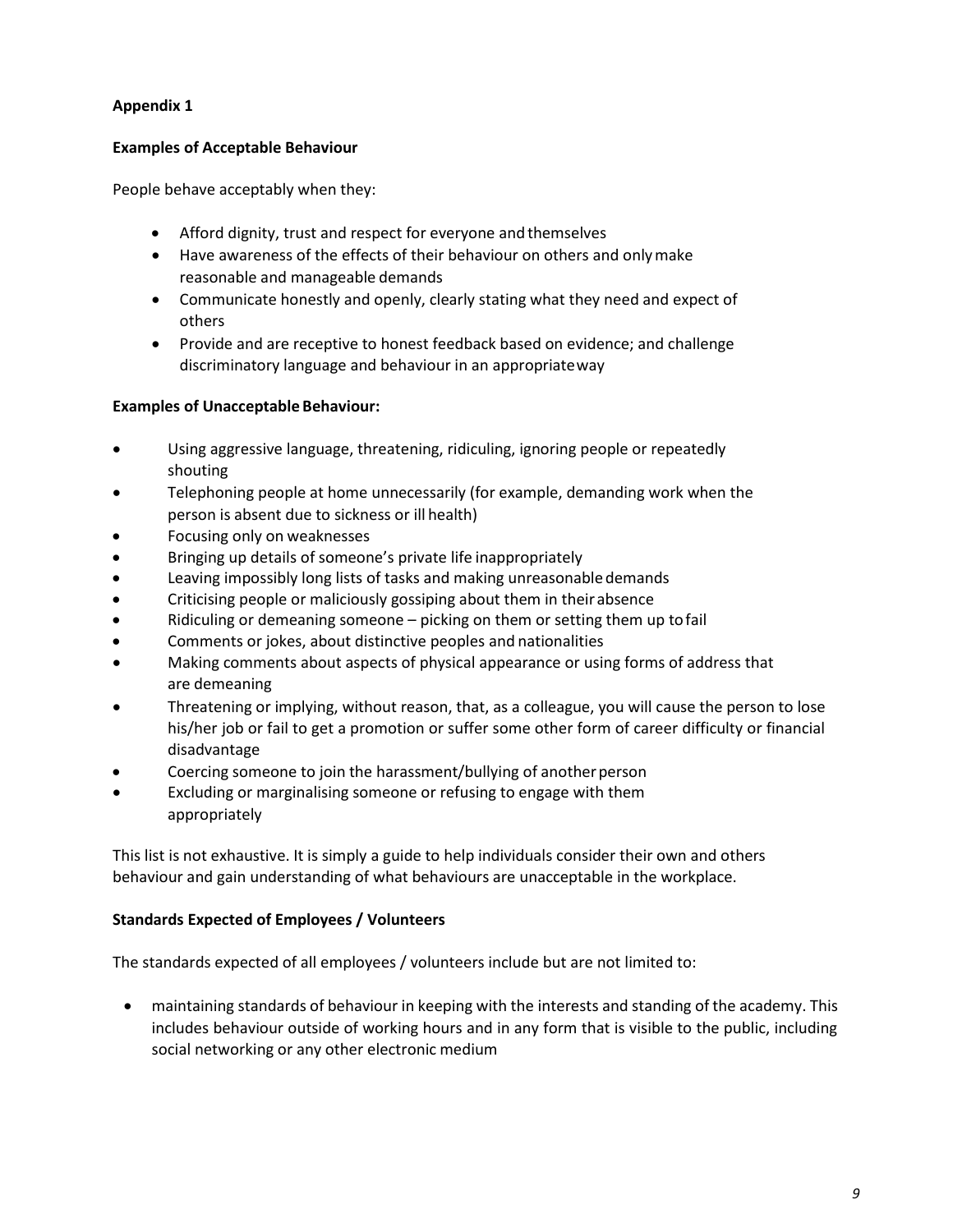- devoting full attention while at work to the duties oftheir position and in-doing so acting with responsibility, good judgement and in good faith carrying out any reasonable instructions given by those with authority to do so
- not divulging to any unauthorised person or making personal use of confidential information connected with the academy, either intentionally or through negligent behaviour
- observing the rules, regulations and instructions adopted by the academy
- following appropriate safeguarding procedures
- participating fully in any investigation into alleged incidents and/or allegations including attending meetings as directed
- using electronic communications appropriately
- ensuring that information brought to light as a result of any investigation is treated with discretion
- carrying out their role consistently with any standards set by their appropriate professional body
- taking steps to address any unacceptable behaviour
- treating colleagues and third parties with dignity and respect

In addition to the above, the expectations of those employed in management roles are to:

- ensure the standards expected from all employees/volunteers are role-modelled, monitored and managed effectively
- effectively manage all applicable statutory and non-statutory obligations
- appropriately manage all alleged incidents and/or allegations

### *This list is not exhaustive.*